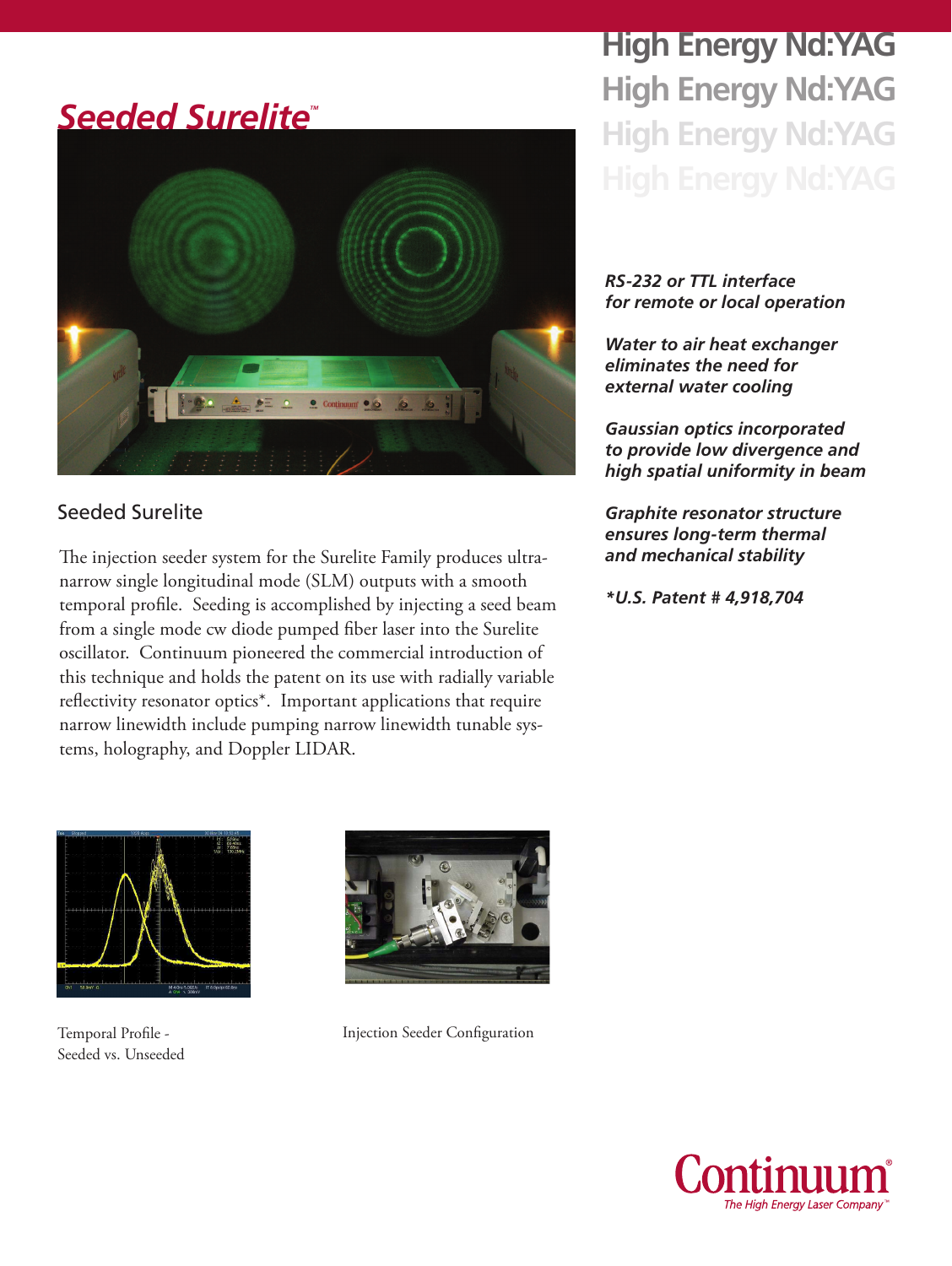# *Seeded Surelite Specifications*

| Description                              | <b>SL I-10</b>   | <b>SL I-20</b>   | <b>SL II-10</b>     | <b>SL III-10</b>     |
|------------------------------------------|------------------|------------------|---------------------|----------------------|
| <b>Repetition Rate (Hz)</b>              | 10               | 20               | 10                  | 10                   |
| Energy <sup>1</sup> (mJ)                 |                  |                  |                     |                      |
| 1064 nm                                  | 360              | 335              | 520                 | 675                  |
| 532 nm                                   | 160 <sup>2</sup> | 125 <sup>2</sup> | 240 <sup>2</sup>    | 340 <sup>2</sup>     |
| 355 nm                                   | 50/803           | 48/803           | 80/125 <sup>3</sup> | 130/180 <sup>3</sup> |
| 266 nm                                   | 48               | 35               | 65                  | 80                   |
| Pulsewidth <sup>4</sup> (nsec)           |                  |                  |                     |                      |
| 1064 nm                                  | $5 - 7$          | $5-7$            | $5 - 7$             | $4 - 6$              |
| 532 nm                                   | 4-6              | $4 - 6$          | $4 - 6$             | $3 - 5$              |
| 355 nm                                   | 4-6              | 4-6              | 4-6                 | $3 - 5$              |
| 266 nm                                   | 4-6              | 4-6              | $4-6$               | $3 - 5$              |
| Linewidth (cm-1)                         |                  |                  |                     |                      |
| Standard                                 | $\mathbf{1}$     | 1                | 1                   | $\mathbf{1}$         |
| <b>Injection Seeded</b>                  | 0.005            | 0.005            | 0.005               | 0.005                |
| Divergence <sup>5</sup> (mrad)           | 0.5              | 0.5              | 0.5                 | 0.5                  |
| Beam Pointing Stability (±µrad)          | 30               | 50               | 30                  | 50                   |
| Beam Diameter (mm)                       | 6                | 6                | 7                   | 9.5                  |
| Jitter <sup>6</sup> (±ns)                | $\mathbf{1}$     | $\mathbf{1}$     | $\mathbf{1}$        | 1                    |
| Energy Stability <sup>7</sup> ( $\pm$ %) |                  |                  |                     |                      |
| 1064 nm                                  | 2.0;0.7          | 2.0;0.7          | 2.5;0.8             | 2.5;0.8              |
| 532 nm                                   | 3.5;1.2          | 3.5;1.2          | 3.5;1.2             | 3.5;1.2              |
| 355 nm                                   | 4.0; 1.3         | 4.0; 1.3         | 4.0; 1.3            | 4.0; 1.3             |
| 266 nm                                   | 7.0;2.3          | 7.0;2.3          | 7.0;2.3             | 7.0;2.3              |
| Power Drift <sup>8</sup> (±%)            |                  |                  |                     |                      |
| 1064 nm                                  | 3.0              | 3.0              | 3.0                 | 3.0                  |
| 532 nm                                   | 3.0              | 3.0              | 6.0                 | 6.0                  |
| 355 nm                                   | 3.0              | 3.0              | 6.0                 | 6.0                  |
| 266 nm                                   | 6.0              | 6.0              | 8.0                 | 8.0                  |
| Beam Spatial Profile <sup>9</sup>        |                  |                  |                     |                      |
| Near Field (<1M)                         | 0.70             | 0.70             | 0.70                | 0.70                 |
| Far Field $(\infty)$                     | 0.95             | 0.95             | 0.95                | 0.95                 |
| Deviation from Gaussian <sup>10</sup>    |                  |                  |                     |                      |
| Near Field (<1M)                         | 30               | 30               | 30                  | 30                   |



#### Notes

1. Energy is in seeded mode only.

2. With Type II doubler

3. High Energy UV option with Type I doubler

4. Full width, half maximum

5. Full angle for 86% of energy

6. With respect to external trigger

7. The first value represents shot-to-shot for 99.9%

of pulses, the second value represents RMS.

8. Average for 8 hours with  $\Delta T$  room < $\pm 3$  °C

9. A least squares fit to a Gaussian profile. A perfect

fit would have a coefficient of 1

10. Maximum deviation at beam center  $(\pm \%)$ 

All specifications at 1064 nm unless otherwise noted. As a part of our continuous improvement program, all specifica-tions are subject to change without notice.